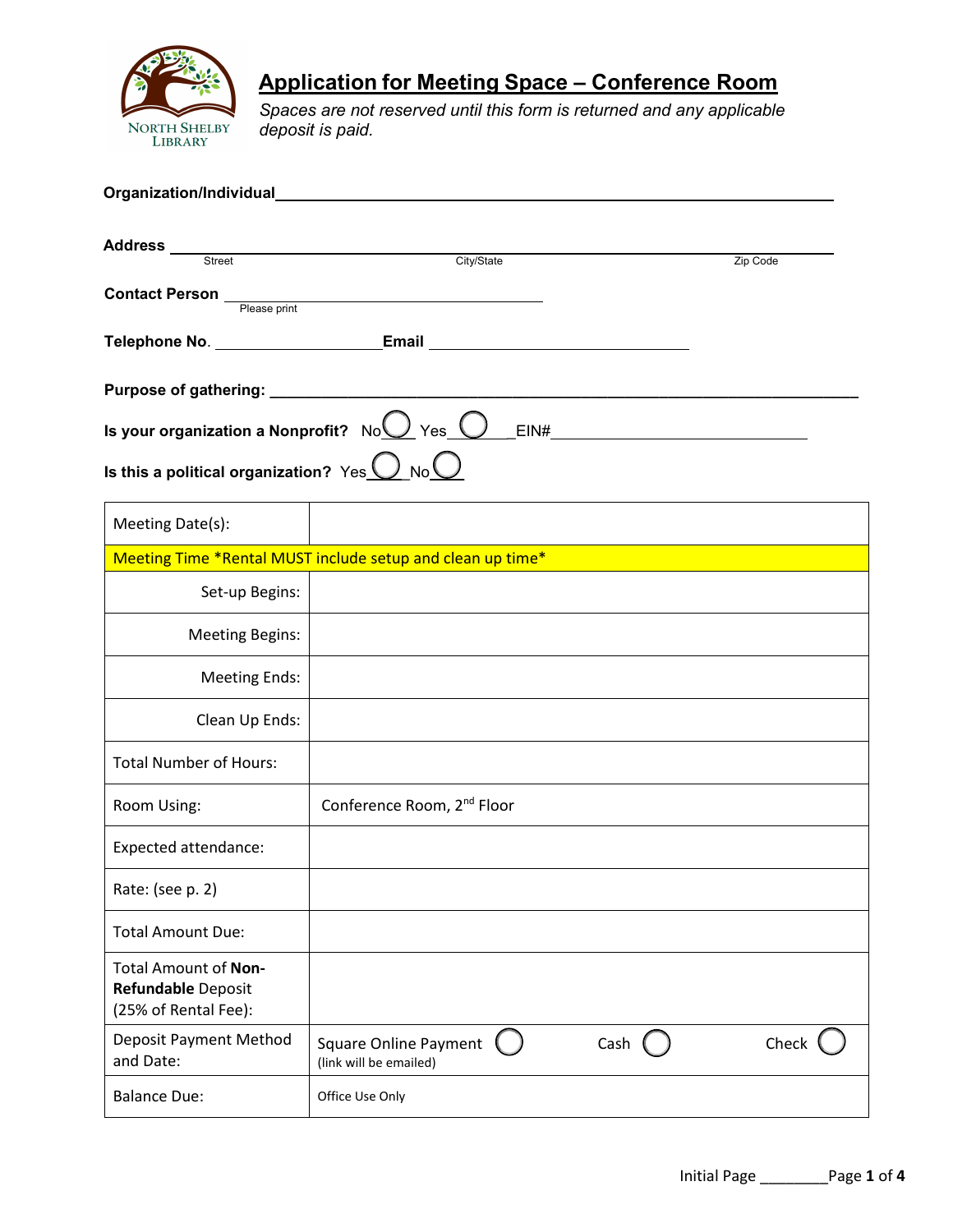## **ROOM RENTAL INFORMATION & AGREEMENT**

North Shelby Library provides meeting space for individuals, nonprofits, business organizations, and government organizations. The rooms are available for rental 7 days a week during the library's business hours. Library programming has first priority for room use. Other times are also available, but may have an after-hours fee, depending on the type of event. Please note, due to tax laws political organizations MUST pay the full rental price regardless of their non-profit status.

#### **Conference Seating Capacity**

| <b>Theater Style</b> | Conference Table |  |
|----------------------|------------------|--|
|                      |                  |  |

| <b>Rental Type</b>                       | Rate per Hour                            | Rate per Day<br>$(8$ hrs.) | Wi-Fi Access | <b>Tables and Chairs</b> |
|------------------------------------------|------------------------------------------|----------------------------|--------------|--------------------------|
| <b>Business/Private</b><br><b>Events</b> | \$25                                     | \$175.00                   | Included     | Included                 |
| <b>Civic Events</b>                      | Free for $1st$ 4<br>hours, \$10/hr after | \$25.00                    | Included     | Included                 |
| <b>HOA Meetings</b>                      | \$25.00 Flat Rate                        | n/a                        | Included     | Included                 |

### **Rates – During Library Hours**

# **Rental Terms and Payment**

- The library accepts Cash, VISA, MasterCard, and checks as payment. American Express and Discover may be used via Square.
- All room rentals must be finalized and paid-in-full one business day before the scheduled reservation date.
- A **25% non-refundable deposit** is required at the time the room reservation is made. If the deposit is not received, the room is subject to rebooking.

## **Cancellation Policies**

Adequate cancellation notice is considered to be 5 days in advance of the reservation date.

When there is adequate notice, the renting organization will be refunded their reservation payment (if it has already been made) minus the 25% non-refundable deposit. When there is NOT adequate notice, the renting organization will be charged the full room fee.

If a cancellation is due to a regional or national disaster, including extreme weather conditions, the renting organization will receive a full refund.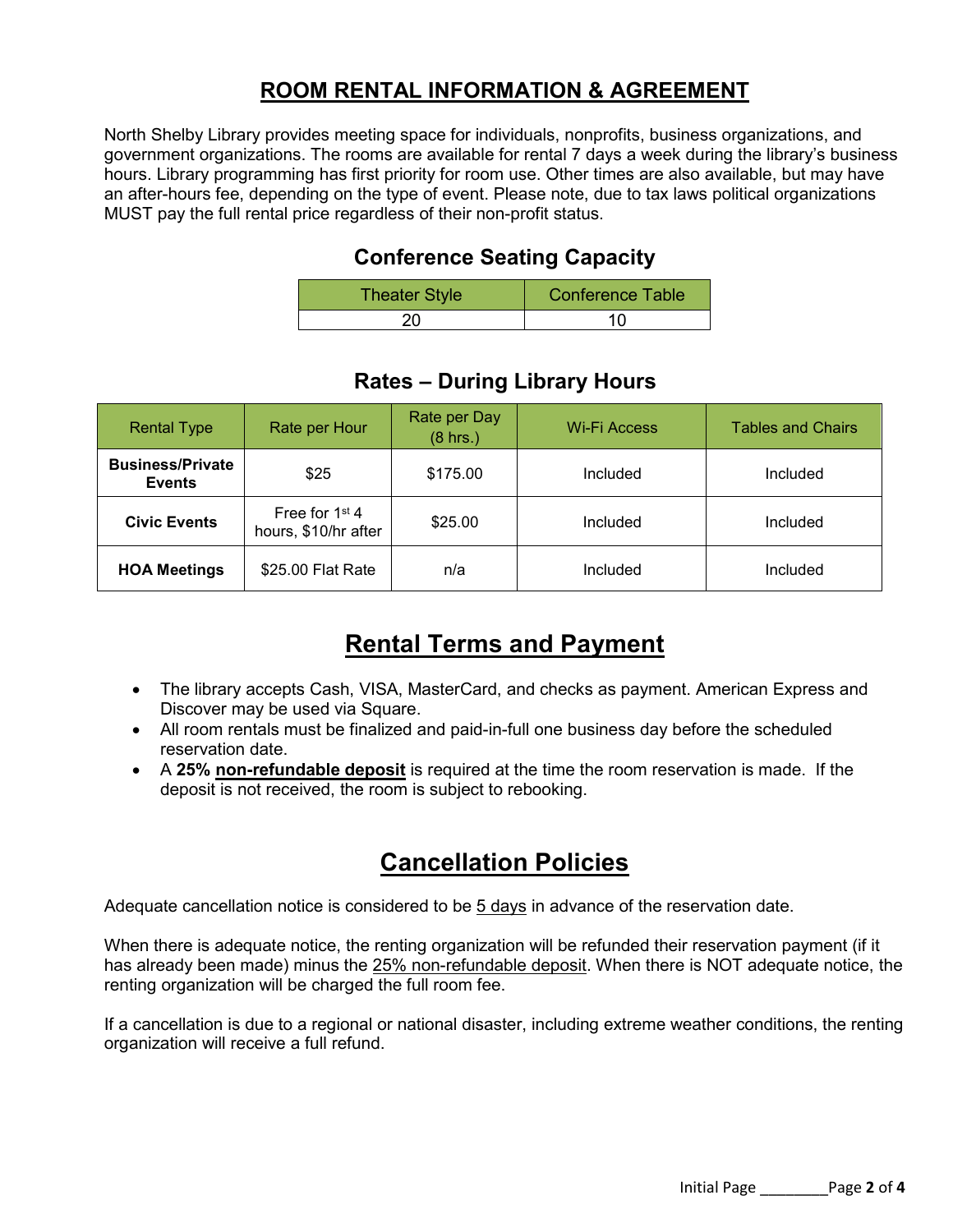# **Requirements and Regulations**

#### **The following are prohibited (unless prior permission is obtained):**

- Fire if you are using liquid fuel for chafing dishes, please check with North Shelby Library first. Candles are strictly forbidden.
- Do not use tape, tacks, nails or anything that will mark the walls. Marring, marking, or damaging the walls in any way WILL result in a repair costs being charged to the tenant.
- Use of generators.
- Use of grills.
- Use of space outside of the meeting room excluding public restrooms.
- Smoke machines

# **Meeting Space Use**

Anything that could potentially damage the meeting room in any way, particularly, but not limited to, walls, carpet, doors, counters, equipment, and so forth is prohibited.

- If after hours, ensure that the bathrooms are in working order with no water left running.
- All personal items must be removed at the end of your rental period. No exceptions unless otherwise arranged with NSL personnel.
- Once meeting is completed, please dispose of all trash in the North Shelby Library dumpster located in the Loading Dock area at the end of the driveway.
- Failure to comply with these rules or return meeting space to examples below may result in additional fees.
- Renter should use side driveway for loading in and out. Renters are NOT to block or park in front traffic circle.